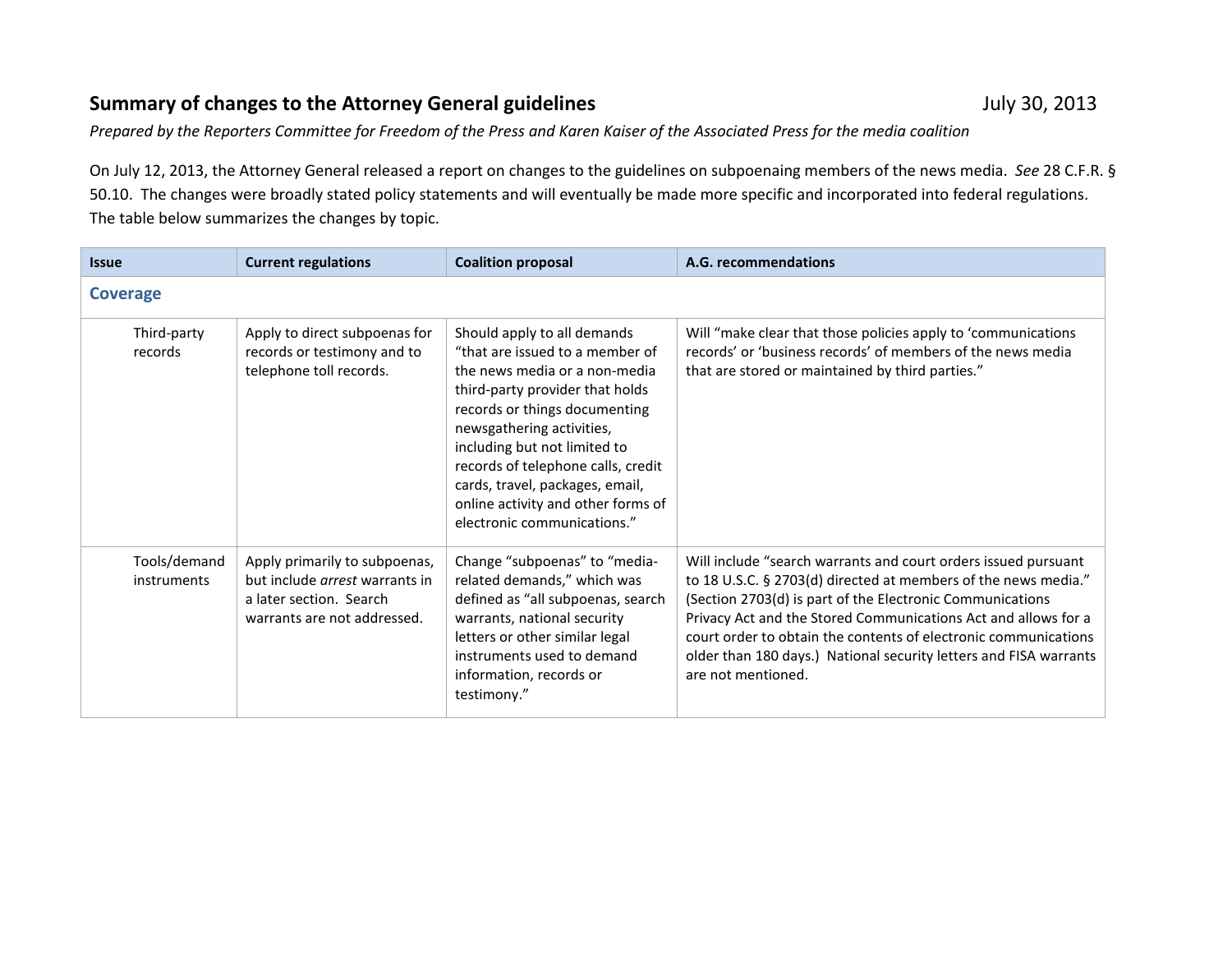| <b>Issue</b>                                                                              | <b>Current regulations</b>                                                                                                                                                                                                    | <b>Coalition proposal</b>                                                                                                                                                                                                                                                                                                                                                                                                                                                                                                                            | A.G. recommendations                                                                                                                                                                                                                                                                                                                                                                                                                                                                                                                                                                                                                                                                                                                                                                                                                                                                                                                                                                                                                              |
|-------------------------------------------------------------------------------------------|-------------------------------------------------------------------------------------------------------------------------------------------------------------------------------------------------------------------------------|------------------------------------------------------------------------------------------------------------------------------------------------------------------------------------------------------------------------------------------------------------------------------------------------------------------------------------------------------------------------------------------------------------------------------------------------------------------------------------------------------------------------------------------------------|---------------------------------------------------------------------------------------------------------------------------------------------------------------------------------------------------------------------------------------------------------------------------------------------------------------------------------------------------------------------------------------------------------------------------------------------------------------------------------------------------------------------------------------------------------------------------------------------------------------------------------------------------------------------------------------------------------------------------------------------------------------------------------------------------------------------------------------------------------------------------------------------------------------------------------------------------------------------------------------------------------------------------------------------------|
| The Privacy<br><b>Protection Act</b><br>"suspect<br>exception"<br>(42 U.S.C.<br>\$2000aa) | Not addressed. (Under a<br>different Department policy,<br>a Deputy Assistant Attorney<br>General can authorize an<br>application for a search<br>warrant under the "suspect<br>exception" to the Privacy<br>Protection Act.) | Called on Justice to "recognize<br>that journalists should not be<br>subject to arrest or interrogation<br>for journalistic conduct; that<br>journalists should not be accused<br>of committing a crime simply by<br>gathering or publishing news<br>about classified materials," and<br>to acknowledge the<br>"requirement in Espionage Act<br>cases that 'the suspect exception<br>to the ban on searches would<br>apply only if there was an<br>allegation of an intent to injure<br>the United States or give<br>advantage to a foreign power."" | Stated: "As an initial matter, it bears emphasis that it has been<br>and remains the Department's policy that members of the news<br>media will not be subject to prosecution based solely on news<br>gathering activities."<br>Under the recommendations, the Department would apply the<br>"suspect exception" of the PPA "only when the member of the<br>news media is the focus of a criminal investigation for conduct<br>not connected to ordinary newsgathering activities. Under this<br>revised policy, the Department would not seek search warrants<br>under the PPA's suspect exception if the sole purpose is the<br>investigation of a person other than the member of the news<br>media."<br>The recommendations would address the Fox News situation<br>and would presumably not have allowed the search warrant for<br>the Gmail account. However, it does not address the<br>requirement of the intent to injure the U.S. or help a foreign<br>power, which we believe is required under both the PPA and the<br>Espionage Act. |
| <b>PATRIOT Act</b><br>searches for<br>"any tangible<br>things"                            | Not addressed.                                                                                                                                                                                                                | Shall not "seek an order requiring<br>the production of 'any tangible<br>things' pursuant to Section 215<br>of the USA PATRIOT Act."                                                                                                                                                                                                                                                                                                                                                                                                                 | Not included in recommendations.                                                                                                                                                                                                                                                                                                                                                                                                                                                                                                                                                                                                                                                                                                                                                                                                                                                                                                                                                                                                                  |
| Scope of<br>records<br>obtained                                                           | A third-party demand "should<br>be as narrowly drawn as<br>possible; it should be directed<br>at relevant information<br>regarding a limited subject<br>matter and should cover a<br>reasonably limited time<br>period."      | Change "relevant" to<br>"essential."                                                                                                                                                                                                                                                                                                                                                                                                                                                                                                                 | Did not modify this test but added that Department attorneys<br>will "employ search methods - such as computer search<br>protocols and keyword searches - to limit the scope of intrusion<br>into potentially protected materials."                                                                                                                                                                                                                                                                                                                                                                                                                                                                                                                                                                                                                                                                                                                                                                                                               |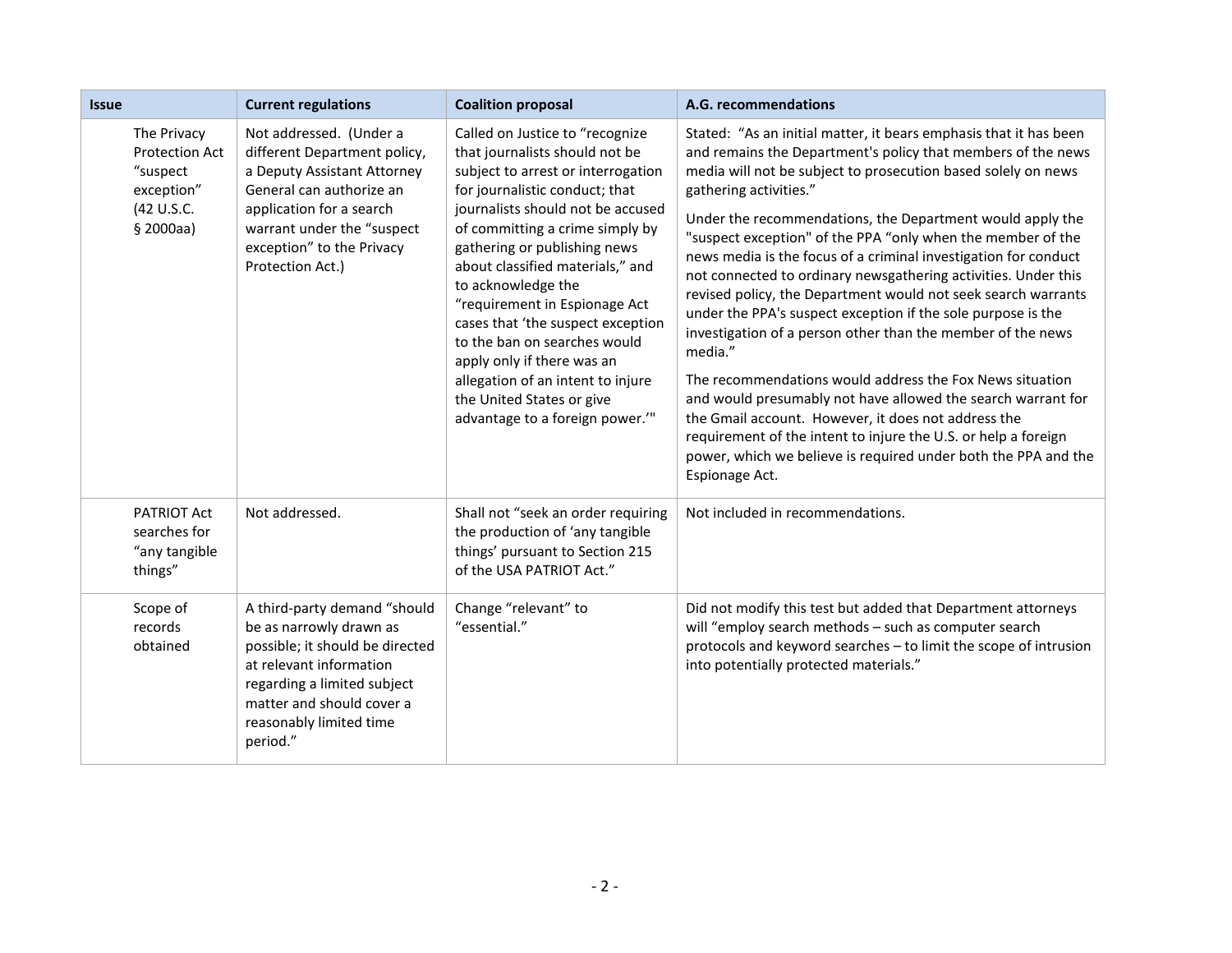| <b>Issue</b>                                | <b>Current regulations</b>                                                                                                                                                                                                           | <b>Coalition proposal</b>                                                                                                                                                                                                                        | A.G. recommendations                                                                                                                                                                                                                                                                                                                                                                                                                                                                                         |
|---------------------------------------------|--------------------------------------------------------------------------------------------------------------------------------------------------------------------------------------------------------------------------------------|--------------------------------------------------------------------------------------------------------------------------------------------------------------------------------------------------------------------------------------------------|--------------------------------------------------------------------------------------------------------------------------------------------------------------------------------------------------------------------------------------------------------------------------------------------------------------------------------------------------------------------------------------------------------------------------------------------------------------------------------------------------------------|
| Alternative<br>sources                      | "All reasonable attempts<br>should be made to obtain<br>information from alternative<br>sources."                                                                                                                                    | Add "all" before "alternative<br>sources."                                                                                                                                                                                                       | Not addressed.                                                                                                                                                                                                                                                                                                                                                                                                                                                                                               |
| Third-party<br>demands in<br>civil cases    | Guidelines now do not cover<br>third-party subpoenas in civil<br>cases; such demands are only<br>addressed in the context of<br>criminal cases, meaning that<br>Department policy forbids<br>them in civil cases.                    | Add "and in a civil case no media-<br>related demand should be<br>directed to a non-media party" to<br>$(f)(2)$ .                                                                                                                                | Not addressed; presumably Department policy still forbids third-<br>party demands.                                                                                                                                                                                                                                                                                                                                                                                                                           |
| <b>Notice and negotiations</b>              |                                                                                                                                                                                                                                      |                                                                                                                                                                                                                                                  |                                                                                                                                                                                                                                                                                                                                                                                                                                                                                                              |
| Presumption<br>for third-party<br>subpoenas | Current presumption against<br>notice - only given if it won't<br>threaten investigation                                                                                                                                             | Notice in all cases. (Original<br>proposal). If they cannot,<br>pending further negotiations,<br>"the current presumption in the<br>guidelines relating to third-party<br>instruments should be flipped in<br>favor of notice." (July 11 letter) | "The first and most significant policy change would be to reverse<br>and expand the presumption concerning notice to, and<br>negotiations with, affected members of the news media  . The<br>presumption will ensure notice in all but the most exceptional<br>cases."                                                                                                                                                                                                                                       |
| Standard for<br>exception                   | Negotiations with the media<br>should occur where "the<br>responsible Assistant<br><b>Attorney General determines</b><br>that such negotiations would<br>not pose a substantial threat<br>to the integrity of the<br>investigation." | Should reverse the presumption<br>in favor of notice, heighten the<br>substantive standard for<br>bypassing notice, or state that<br>notice must be given in all public<br>investigations. (July 11 letter)                                      | The "presumption of advance notice will be overcome only if the<br>Attorney General affirmatively determines  that for compelling<br>reasons, advance notice and negotiations would pose a clear and<br>substantial threat to the integrity of the investigation, risk grave<br>harm to national security, or present an imminent risk of death<br>or serious bodily harm." Any delay caused by notice or<br>negotiation, including potential judicial review, is not a<br>compelling reason to deny notice. |
| Approval of<br>notice<br>exception          | Determination made by the<br>Assistant Attorney General<br>and reviewed by the Attorney<br>General.                                                                                                                                  | No position, because we were<br>advocating for notice in all cases.                                                                                                                                                                              | Affirmative determination to overcome notice must be made by<br>the Attorney General, after consultation with the News Media<br>Review Committee.                                                                                                                                                                                                                                                                                                                                                            |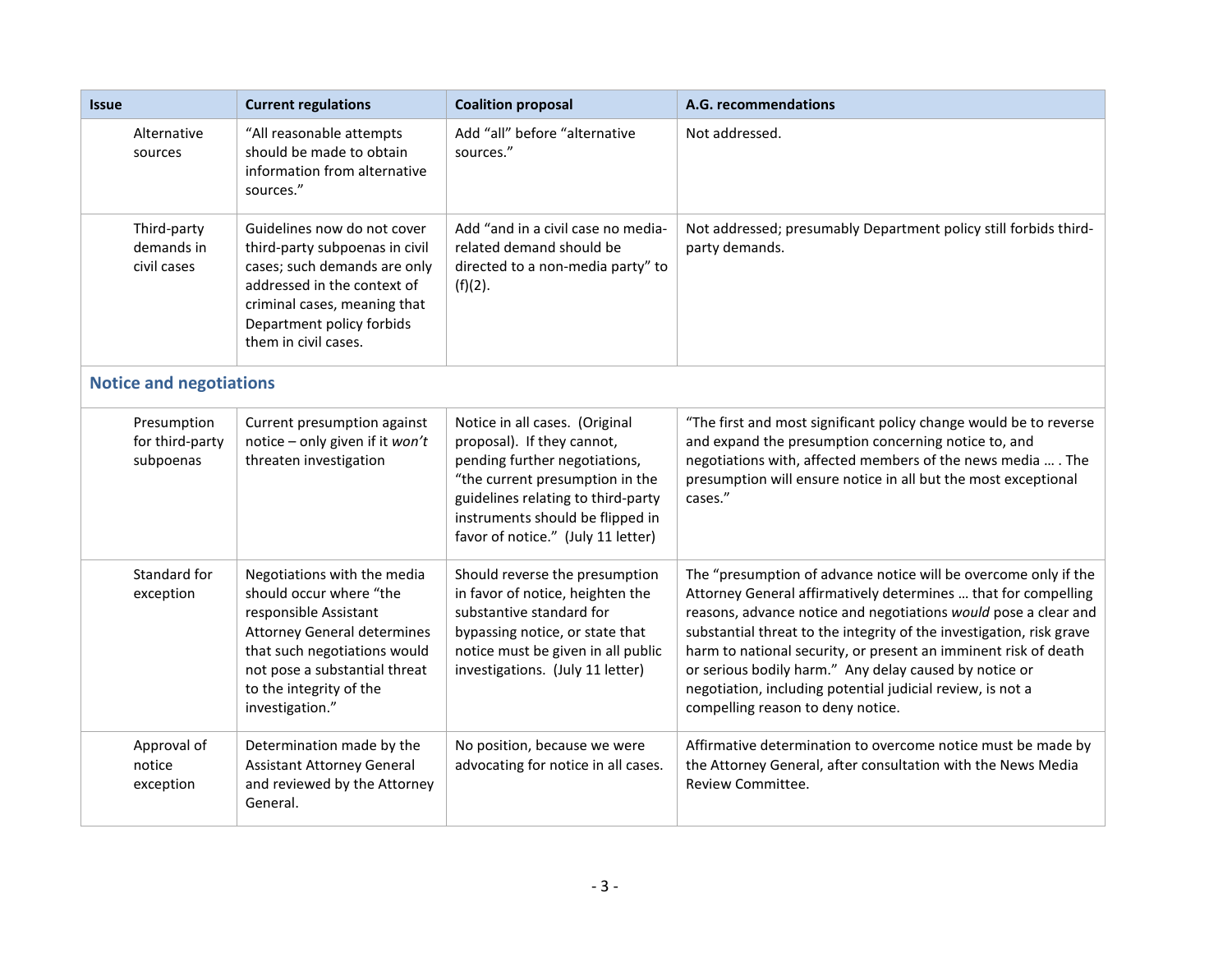| <b>Issue</b>                               | <b>Current regulations</b>                                                                                       | <b>Coalition proposal</b>                                                                                                                                                      | A.G. recommendations                                                                                                                                                                                                                                                                                                                                                                                                                                                                                                      |  |
|--------------------------------------------|------------------------------------------------------------------------------------------------------------------|--------------------------------------------------------------------------------------------------------------------------------------------------------------------------------|---------------------------------------------------------------------------------------------------------------------------------------------------------------------------------------------------------------------------------------------------------------------------------------------------------------------------------------------------------------------------------------------------------------------------------------------------------------------------------------------------------------------------|--|
| Notification<br>delay                      | Delay of 45 days permitted;<br><b>Assistant Attorney General</b><br>may authorize delay of<br>additional 45 days | No position, because we were<br>advocating for notice in all cases.                                                                                                            | Delay of 45 days permitted, as currently. For an extension, "only<br>the Attorney General may authorize a delay of notification for<br>up to an additional 45 days, and even then, only if the Attorney<br>General again determines, after an additional review by the<br>News Media Review Committee, that, for compelling reasons,<br>notice would pose a clear and substantial threat to the integrity<br>of the investigation, grave harm to national security, or<br>imminent risk of death or serious bodily harm." |  |
| Judicial<br>oversight of<br>lack of notice | Not addressed.                                                                                                   | Media coalition requested a<br>mechanism for judicial oversight<br>when notice is not given but did<br>not specify what type or how to<br>achieve. (July 11 letter)            | The report noted that this remedy would have to come from<br>Congress in a shield law, which could "provide a new mechanism<br>for advance judicial review of the use of investigative tools such<br>as subpoenas when they involve the news media, within a<br>framework that establishes procedures for review and appeal,<br>including expedited judicial determinations and under seal or ex<br>parte review for good cause."                                                                                         |  |
| <b>Limitations</b>                         |                                                                                                                  |                                                                                                                                                                                |                                                                                                                                                                                                                                                                                                                                                                                                                                                                                                                           |  |
| Deletion of<br>electronic<br>data          | Not addressed.                                                                                                   | Proposed: "No member of the<br>Department may delete<br>information found on electronic<br>devices or digital media<br>belonging to a member of the<br>news media."            | Not addressed.                                                                                                                                                                                                                                                                                                                                                                                                                                                                                                            |  |
| Interception<br>of mail or<br>packages     | Not addressed.                                                                                                   | Proposed: "No member of the<br>Department shall intercept mail<br>or packages of any type being<br>sent to or from a member of the<br>news media without a search<br>warrant." | Not addressed.                                                                                                                                                                                                                                                                                                                                                                                                                                                                                                            |  |
| Surveillance                               | Not addressed.                                                                                                   | Proposed: surveillance only<br>permitted with the approval of<br>the Attorney General. (2)(f)                                                                                  | Not addressed.                                                                                                                                                                                                                                                                                                                                                                                                                                                                                                            |  |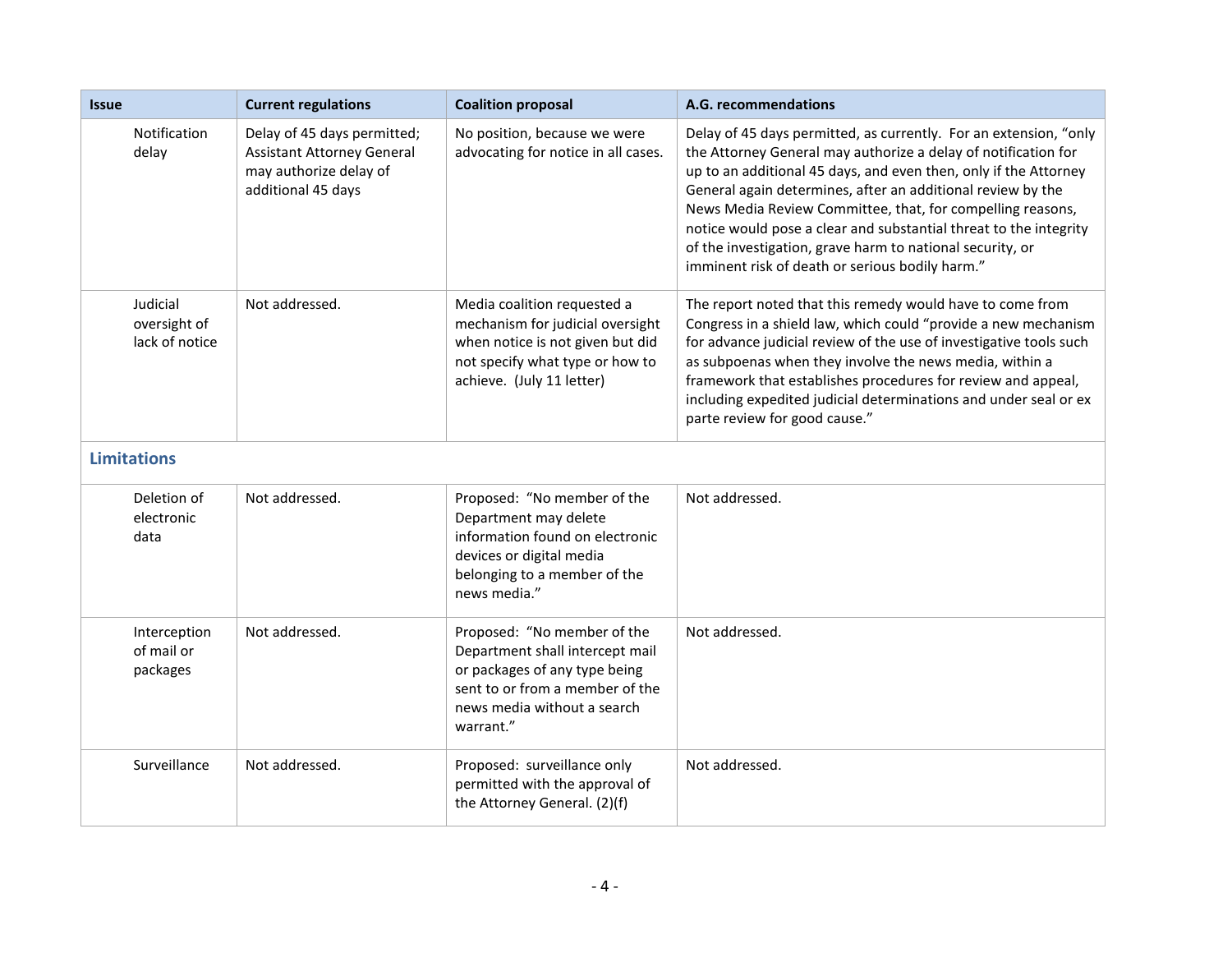| <b>Issue</b>                           | <b>Current regulations</b> | <b>Coalition proposal</b> | A.G. recommendations                                                                                                                                                                                                                                                                                                                                                                                      |  |
|----------------------------------------|----------------------------|---------------------------|-----------------------------------------------------------------------------------------------------------------------------------------------------------------------------------------------------------------------------------------------------------------------------------------------------------------------------------------------------------------------------------------------------------|--|
| <b>Approval process</b>                |                            |                           |                                                                                                                                                                                                                                                                                                                                                                                                           |  |
| Centralization<br>of review<br>process | Not addressed.             | Not addressed.            | For consistency, all requests must "be submitted to, and initially<br>evaluated by, the Criminal Division's Office of Enforcement<br>Operations before they are ultimately forwarded to the Attorney<br>General for decision."                                                                                                                                                                            |  |
| Endorsement<br>by requesting<br>office | Not addressed.             | Not addressed.            | Requests for approvals will have to be "expressly endorsed by<br>the relevant United States Attorney or Assistant Attorney<br>General before submission."                                                                                                                                                                                                                                                 |  |
| Advisory<br>committee<br>review        | Not addressed.             | Not addressed.            | A new layer will be added to the approval process.<br>A permanent News Media Review Committee will advise the<br>Attorney General on demands in three areas: for investigations<br>into the unauthorized disclosure of information; for<br>investigations where they will not provide prior notice to the<br>media party; and for testimony that would disclose the identity<br>of a confidential source. |  |
|                                        |                            |                           | Make-up: The committee will include senior officials, including<br>the Director of the Office of Public Affairs and the Department's<br>Chief Privacy and Civil Liberties Officer.                                                                                                                                                                                                                        |  |
|                                        |                            |                           | Authority: "Members of the committee will have the<br>opportunity to provide both individual and collective<br>assessments of the merits of requests and to raise relevant<br>issues for consideration by the Deputy Attorney General and the<br>Attorney General.                                                                                                                                        |  |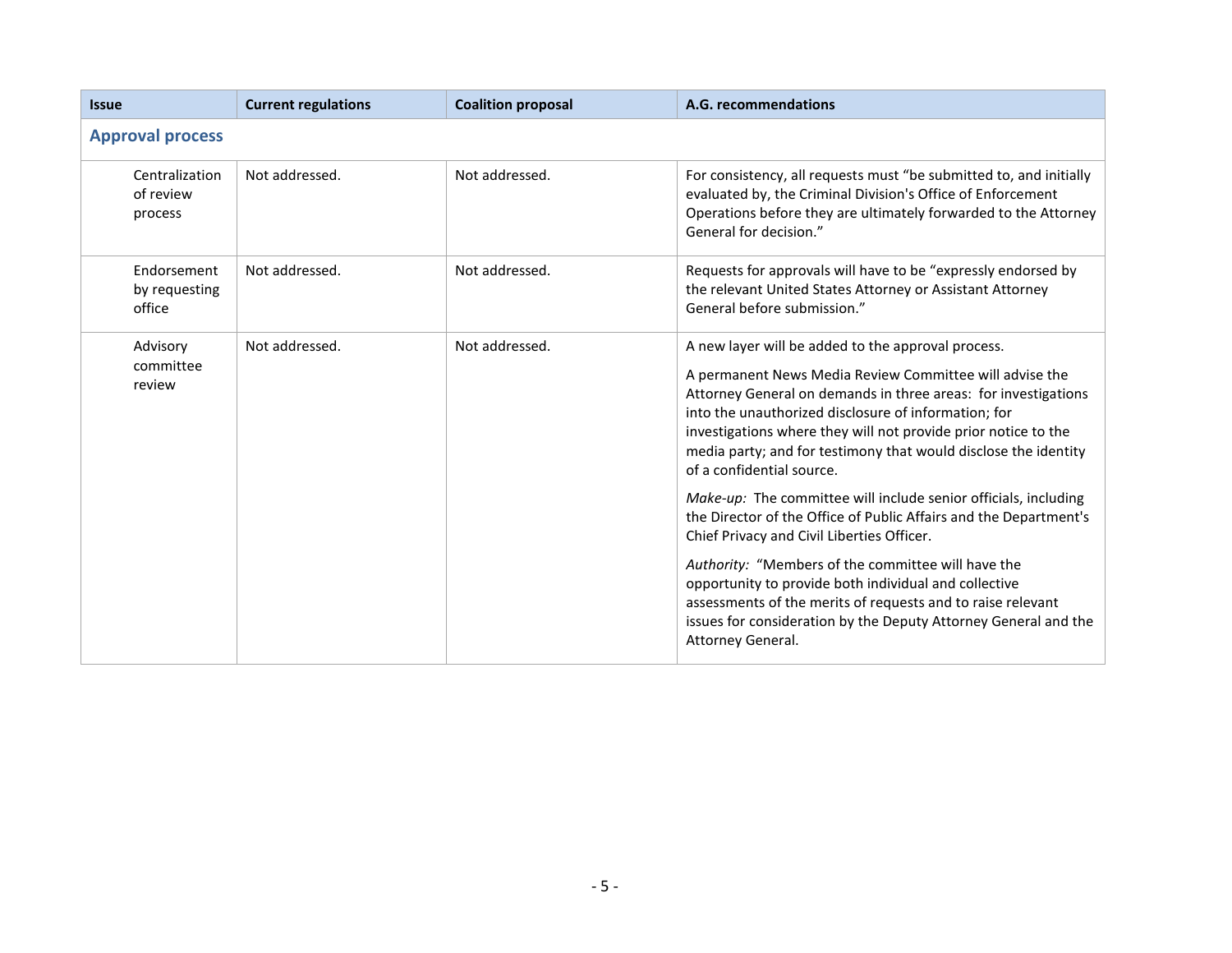| <b>Issue</b>                          | <b>Current regulations</b>                                | <b>Coalition proposal</b>                                                                                                                                                                                                                                                                                                                                | A.G. recommendations                                                                                                                                                                                                                                                                                                                                                                                                                                                                                                                                                                                                                                                                                                                        |  |
|---------------------------------------|-----------------------------------------------------------|----------------------------------------------------------------------------------------------------------------------------------------------------------------------------------------------------------------------------------------------------------------------------------------------------------------------------------------------------------|---------------------------------------------------------------------------------------------------------------------------------------------------------------------------------------------------------------------------------------------------------------------------------------------------------------------------------------------------------------------------------------------------------------------------------------------------------------------------------------------------------------------------------------------------------------------------------------------------------------------------------------------------------------------------------------------------------------------------------------------|--|
| <b>DNI</b><br>certification           | Not addressed.                                            | Not addressed.                                                                                                                                                                                                                                                                                                                                           | In investigations of unauthorized disclosures, the Director of<br>National Intelligence must certify to "the significance of the<br>harm that could have been caused by the unauthorized<br>disclosure and reaffirm the intelligence community's continued<br>support for the investigation and prosecution."                                                                                                                                                                                                                                                                                                                                                                                                                               |  |
|                                       |                                                           |                                                                                                                                                                                                                                                                                                                                                          | The certification must be made no more than 30 days before a<br>request for a subpoena and will "formalize current practice by<br>providing the Attorney General with information about whether<br>the information disclosed was properly classified, whether the<br>disclosure could have caused harm to the national security or<br>foreign policy of the United States, and whether the victim<br>Department or agency continues to support the investigation<br>and potential prosecution of persons responsible for the<br>unauthorized disclosure."                                                                                                                                                                                   |  |
| Penalty for<br>non-<br>compliance     | Administrative reprimand or<br>other disciplinary action. | Proposed adding a possible<br>"exclusionary rule," although the<br>Department could subsequently<br>approve a properly resubmitted<br>subpoena.                                                                                                                                                                                                          | Not addressed.                                                                                                                                                                                                                                                                                                                                                                                                                                                                                                                                                                                                                                                                                                                              |  |
| <b>Disclosures and accountability</b> |                                                           |                                                                                                                                                                                                                                                                                                                                                          |                                                                                                                                                                                                                                                                                                                                                                                                                                                                                                                                                                                                                                                                                                                                             |  |
| Annual report                         | Not addressed.                                            | Proposed: Should annually<br>disclose information such as "the<br>number of requests submitted<br>under these guidelines in the<br>previous year, the number of<br>those granted, the number of<br>those that sought the identity of<br>sources, and any reports made<br>under (1)(e) [where the media<br>consented to the production of<br>materials]." | The Department will annually release statistical data regarding<br>media subpoenas. To gather this material, the guidelines will<br>require Department attorneys to report details on all subpoenas<br>to the Criminal Division's Office of Enforcement Operations:<br>"whether an approved subpoena, court order, or search warrant<br>was issued, served, or executed, and whether the affected<br>member of the news media or recipient of the subpoena, court<br>order, or search warrant complied with or challenged the<br>subpoena, court order, or search warrant, and the outcome of<br>any such challenge. " This recommendation exceeds the media<br>coalition's request by including the ultimate disposition of<br>challenges. |  |